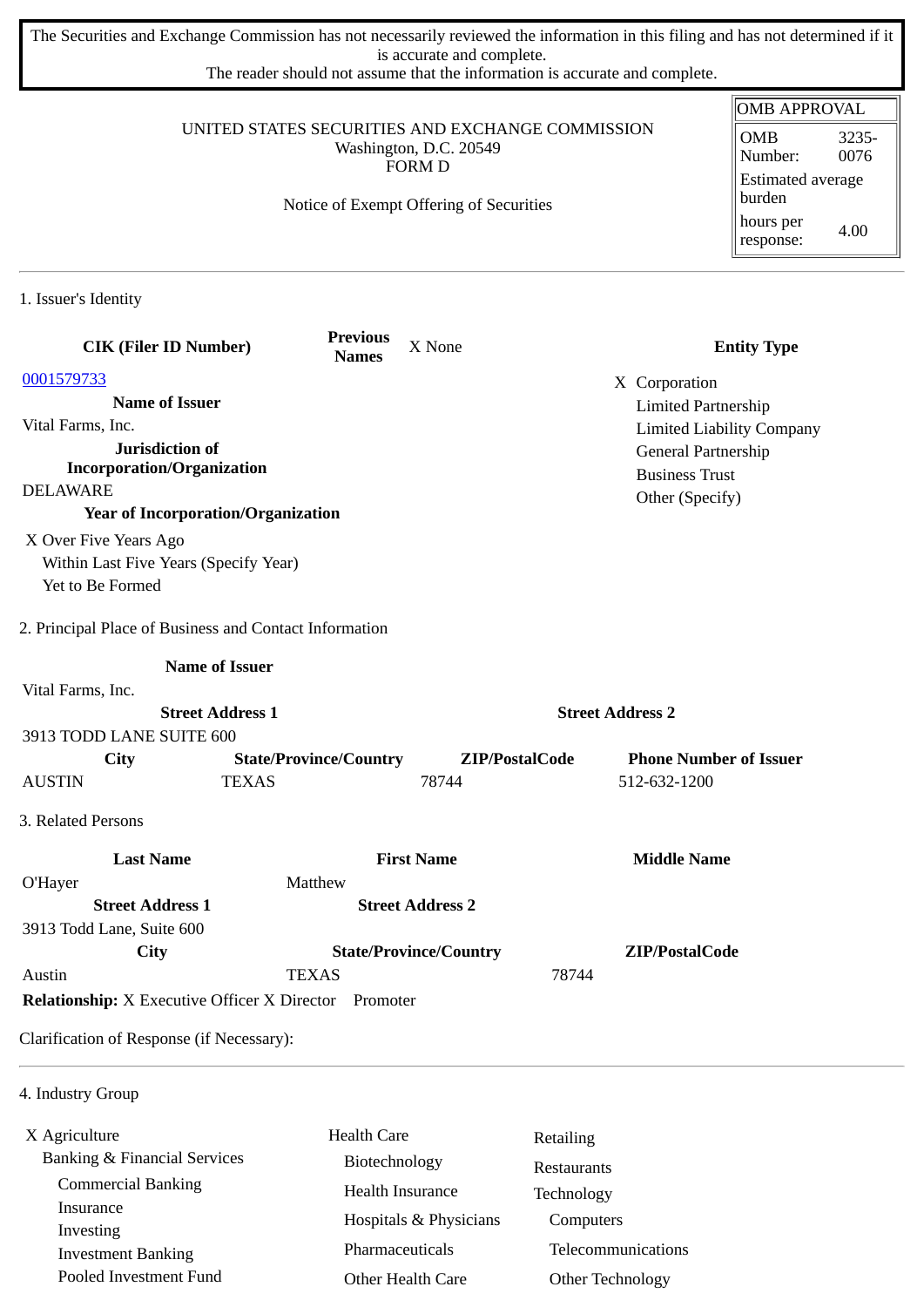| Is the issuer registered as<br>an investment company under<br>the Investment Company<br>Act of 1940? | Manufacturing<br>Real Estate<br>Commercial | Travel<br>Airlines & Airports<br>Lodging & Conventions |
|------------------------------------------------------------------------------------------------------|--------------------------------------------|--------------------------------------------------------|
| <b>Yes</b><br>No.                                                                                    | Construction                               | Tourism & Travel Services                              |
| Other Banking & Financial Services                                                                   | REITS & Finance                            | Other Travel                                           |
| <b>Business Services</b>                                                                             | Residential                                | Other                                                  |
| Energy                                                                                               | <b>Other Real Estate</b>                   |                                                        |
| Coal Mining                                                                                          |                                            |                                                        |
| Electric Utilities                                                                                   |                                            |                                                        |
| <b>Energy Conservation</b>                                                                           |                                            |                                                        |
| <b>Environmental Services</b>                                                                        |                                            |                                                        |
| Oil & Gas                                                                                            |                                            |                                                        |

5. Issuer Size

Other Energy

# **Revenue Range OR Aggregate Net Asset Value Range** No Revenues **No Aggregate Net Asset Value**  $$1 - $1,000,000$   $$1 - $5,000,000$  $$1,000,001 - $5,000,000$   $$5,000,001 - $25,000,000$ \$5,000,001 -  $$25,000,001 - $25,000,001 - $50,000,000$ \$25,000,001 -  $$100,000,000$   $$100,000,000$  Over \$100,000,000 Over \$100,000,000 X Decline to Disclose Decline to Disclose Not Applicable Not Applicable

6. Federal Exemption(s) and Exclusion(s) Claimed (select all that apply)

|                                                 | Investment Company Act Section 3(c) |                    |  |
|-------------------------------------------------|-------------------------------------|--------------------|--|
| Rule $504(b)(1)$ (not (i), (ii) or (iii))       | Section $3(c)(1)$                   | Section $3(c)(9)$  |  |
| Rule 504 (b) $(1)(i)$<br>Rule 504 (b) $(1)(ii)$ | Section $3(c)(2)$                   | Section $3(c)(10)$ |  |
| Rule 504 (b) $(1)(iii)$                         | Section $3(c)(3)$                   | Section $3(c)(11)$ |  |
| Rule 505                                        | Section $3(c)(4)$                   | Section $3(c)(12)$ |  |
| X Rule 506(b)<br>Rule $506(c)$                  | Section $3(c)(5)$                   | Section $3(c)(13)$ |  |
| Securities Act Section 4(a)(5)                  | Section $3(c)(6)$                   | Section $3(c)(14)$ |  |
|                                                 | Section $3(c)(7)$                   |                    |  |

- 7. Type of Filing
- X New Notice Date of First Sale 2015-01-05 First Sale Yet to Occur Amendment
- 8. Duration of Offering

Does the Issuer intend this offering to last more than one year? Yes X No

9. Type(s) of Securities Offered (select all that apply)

 Option, Warrant or Other Right to Acquire Another Security Mineral Property Securities Security to be Acquired Upon Exercise of Option, Warrant or Other (describe)

X Equity Pooled Investment Fund Interests Debt Tenant-in-Common Securities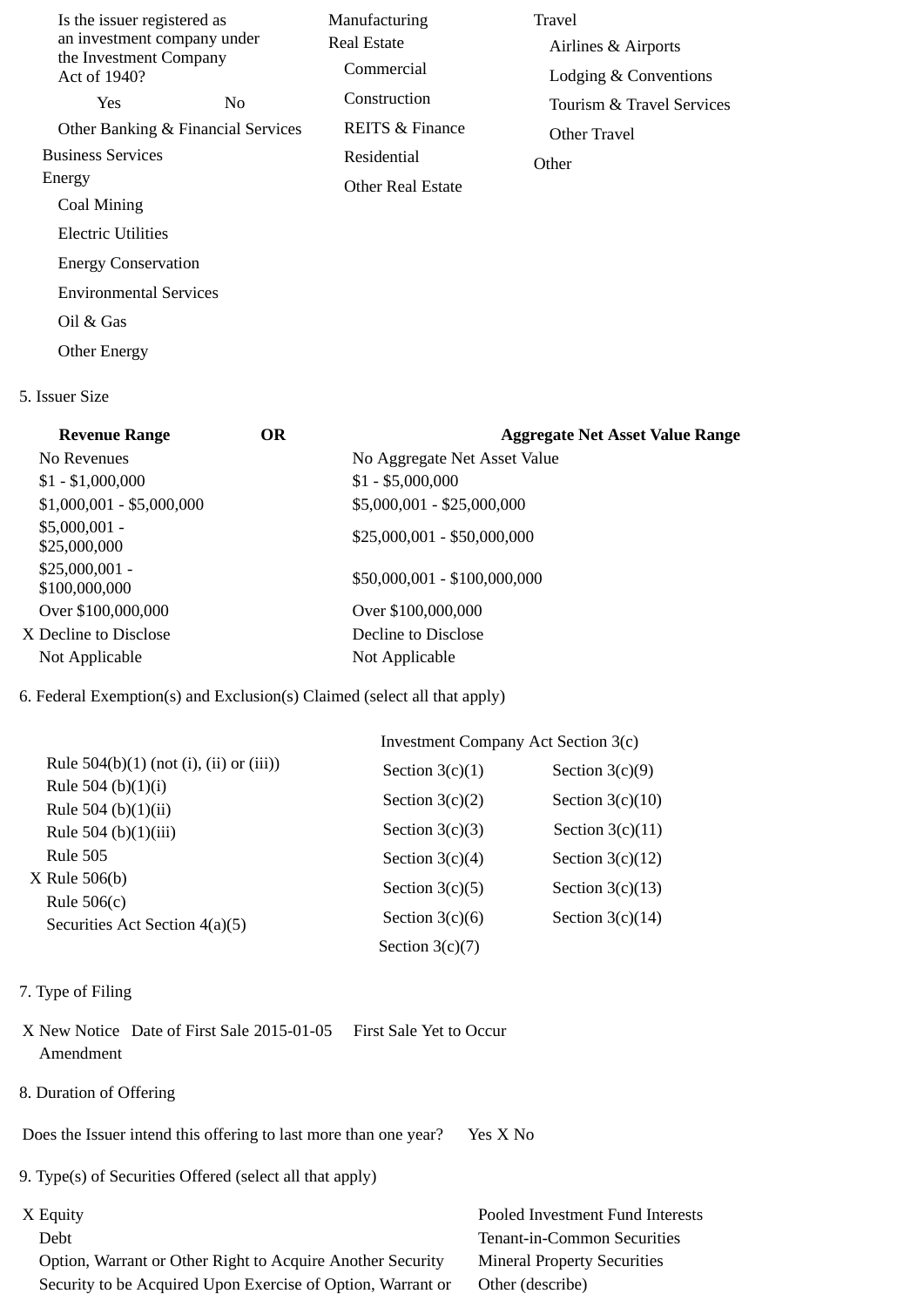| Other Right to Acquire Security                                                                                                        |                                                 |                 |  |
|----------------------------------------------------------------------------------------------------------------------------------------|-------------------------------------------------|-----------------|--|
| 10. Business Combination Transaction                                                                                                   |                                                 |                 |  |
| Is this offering being made in connection with a business combination transaction, such as<br>a merger, acquisition or exchange offer? | Yes X No                                        |                 |  |
| Clarification of Response (if Necessary):                                                                                              |                                                 |                 |  |
| 11. Minimum Investment                                                                                                                 |                                                 |                 |  |
| Minimum investment accepted from any outside investor \$35,393 USD                                                                     |                                                 |                 |  |
| 12. Sales Compensation                                                                                                                 |                                                 |                 |  |
| Recipient                                                                                                                              | Recipient CRD Number<br>None                    |                 |  |
| Intellivest Securities, Inc.                                                                                                           | 145022                                          |                 |  |
| (Associated) Broker or Dealer X None                                                                                                   | (Associated) Broker or Dealer CRD Number X None |                 |  |
| None<br>None                                                                                                                           |                                                 |                 |  |
| <b>Street Address 1</b>                                                                                                                | <b>Street Address 2</b>                         |                 |  |
| 1540 Chase Court                                                                                                                       |                                                 |                 |  |
| City                                                                                                                                   | State/Province/Country                          | ZIP/Postal Code |  |
| Riverdale                                                                                                                              | <b>GEORGIA</b>                                  | 30296-2610      |  |
| State(s) of Solicitation (select all that apply)<br><b>All States</b><br>Check "All States" or check individual States                 | Foreign/non-US                                  |                 |  |
| MARYLAND                                                                                                                               |                                                 |                 |  |
| NEW YORK                                                                                                                               |                                                 |                 |  |
| <b>NORTH CAROLINA</b>                                                                                                                  |                                                 |                 |  |
| <b>TENNESSEE</b>                                                                                                                       |                                                 |                 |  |
| <b>TEXAS</b>                                                                                                                           |                                                 |                 |  |

## 13. Offering and Sales Amounts

| <b>Total Offering Amount</b> | \$4,500,000 USD or Indefinite |  |
|------------------------------|-------------------------------|--|
| Total Amount Sold            | \$4,500,000 USD               |  |
| Total Remaining to be Sold   | \$0 USD or Indefinite         |  |

Clarification of Response (if Necessary):

#### 14. Investors

Select if securities in the offering have been or may be sold to persons who do not qualify as accredited investors, and enter the number of such non-accredited investors who already have invested in the offering. Regardless of whether securities in the offering have been or may be sold to persons who do not qualify as accredited investors, enter the total number of investors who already have invested in the offering:

### 15. Sales Commissions & Finder's Fees Expenses

Provide separately the amounts of sales commissions and finders fees expenses, if any. If the amount of an expenditure is not known, provide an estimate and check the box next to the amount.

| <b>Sales Commissions</b> | \$98,000 USD Estimate |                  |
|--------------------------|-----------------------|------------------|
| Finders' Fees            |                       | \$0 USD Estimate |

Clarification of Response (if Necessary):

16. Use of Proceeds

Provide the amount of the gross proceeds of the offering that has been or is proposed to be used for payments to any of the persons required to be named as executive officers, directors or promoters in response to Item 3 above. If the amount is unknown, provide